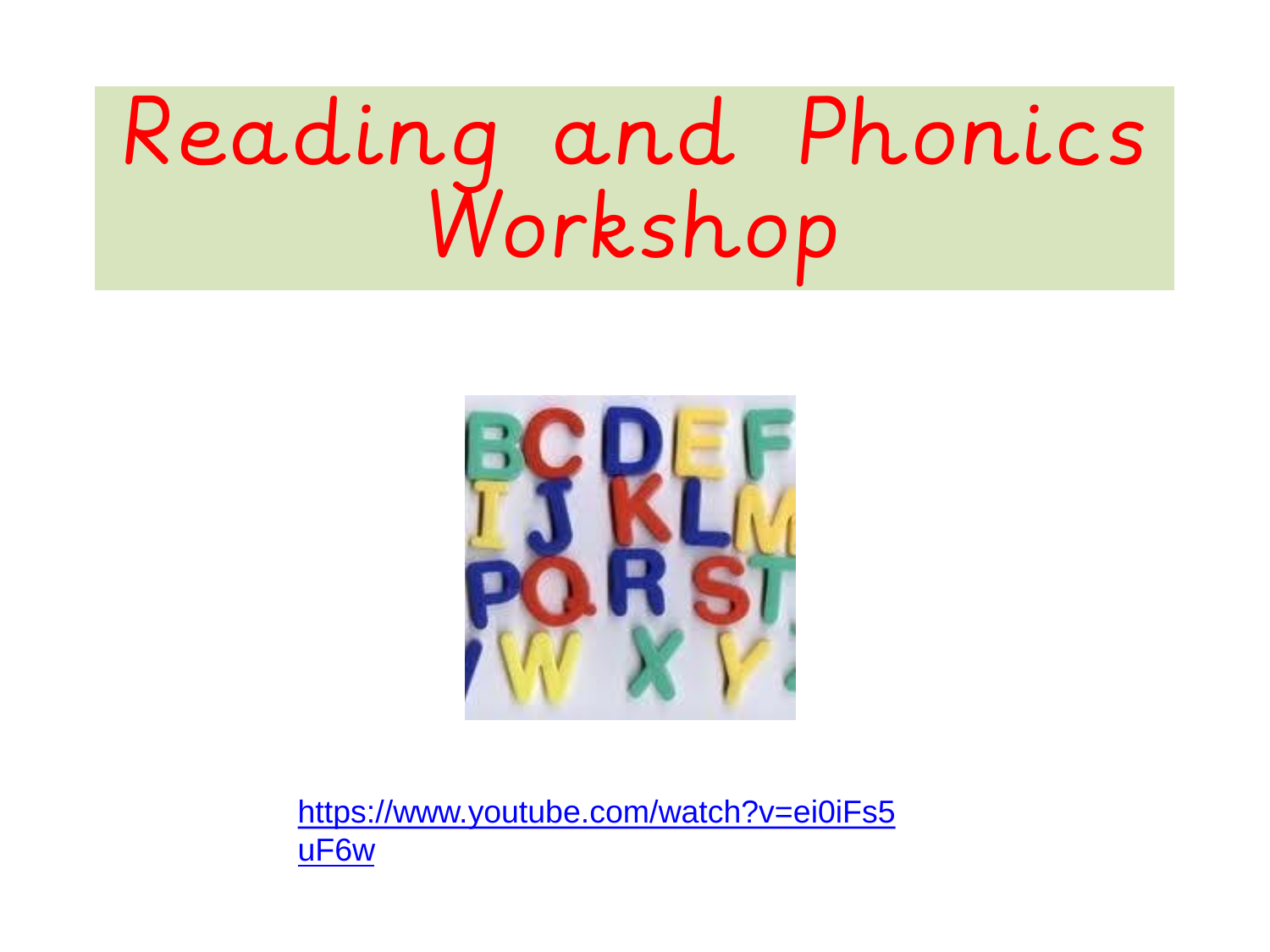Aims of the morning:-

 $\bullet$  To understand how we teach reading at YM in the Reception Year Develop an understanding of phonics To understand how phonics helps support the development

of reading

\* To explore the importance of books and pictures in reading.

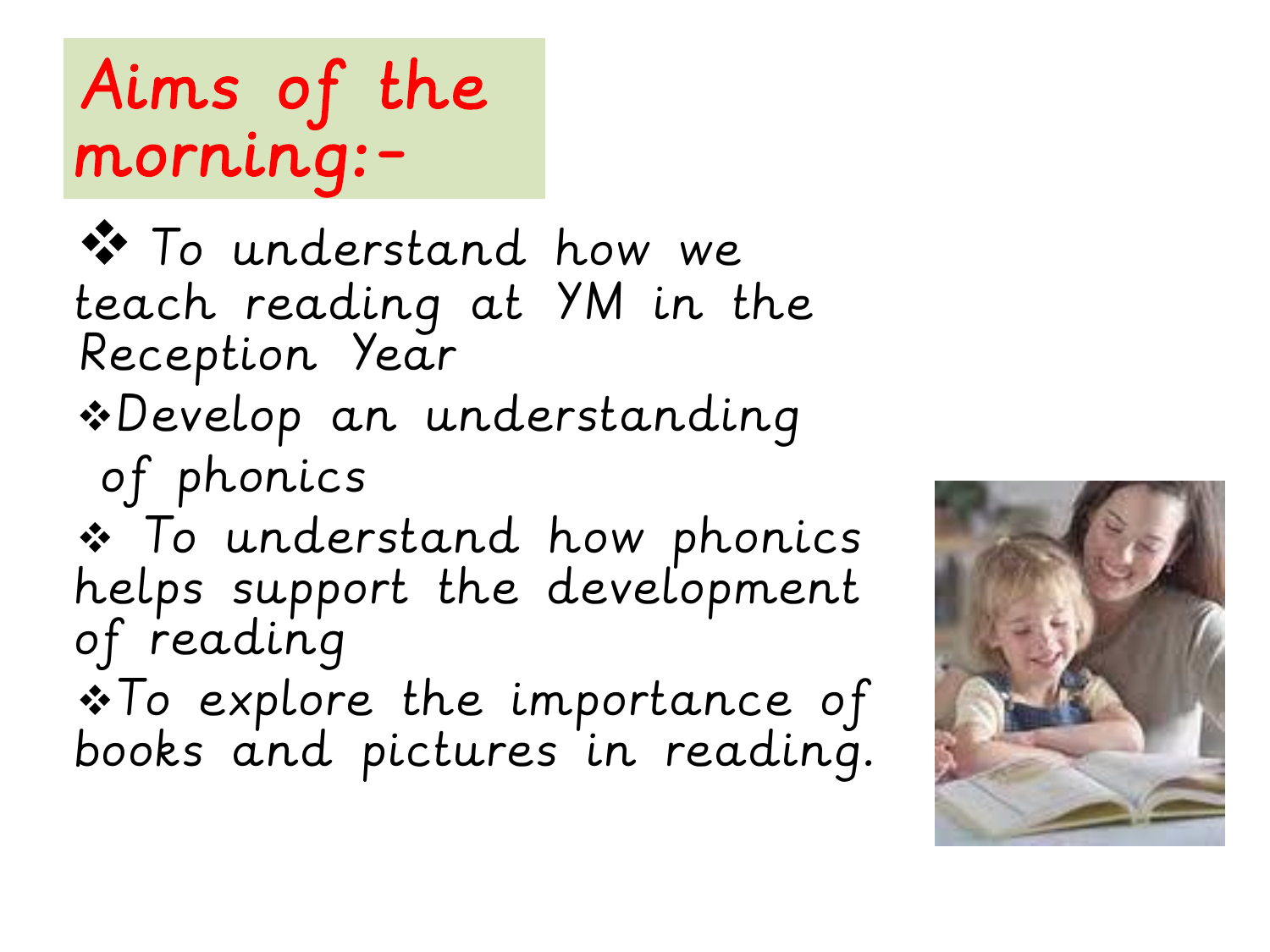## The two parts of reading

This workshop will be split into two parts:

• Decoding words – being able to turn letters on a page into words

#### Phonics

• Reading – being able to understand what the words are telling us

Reading for meaning/ comprehending

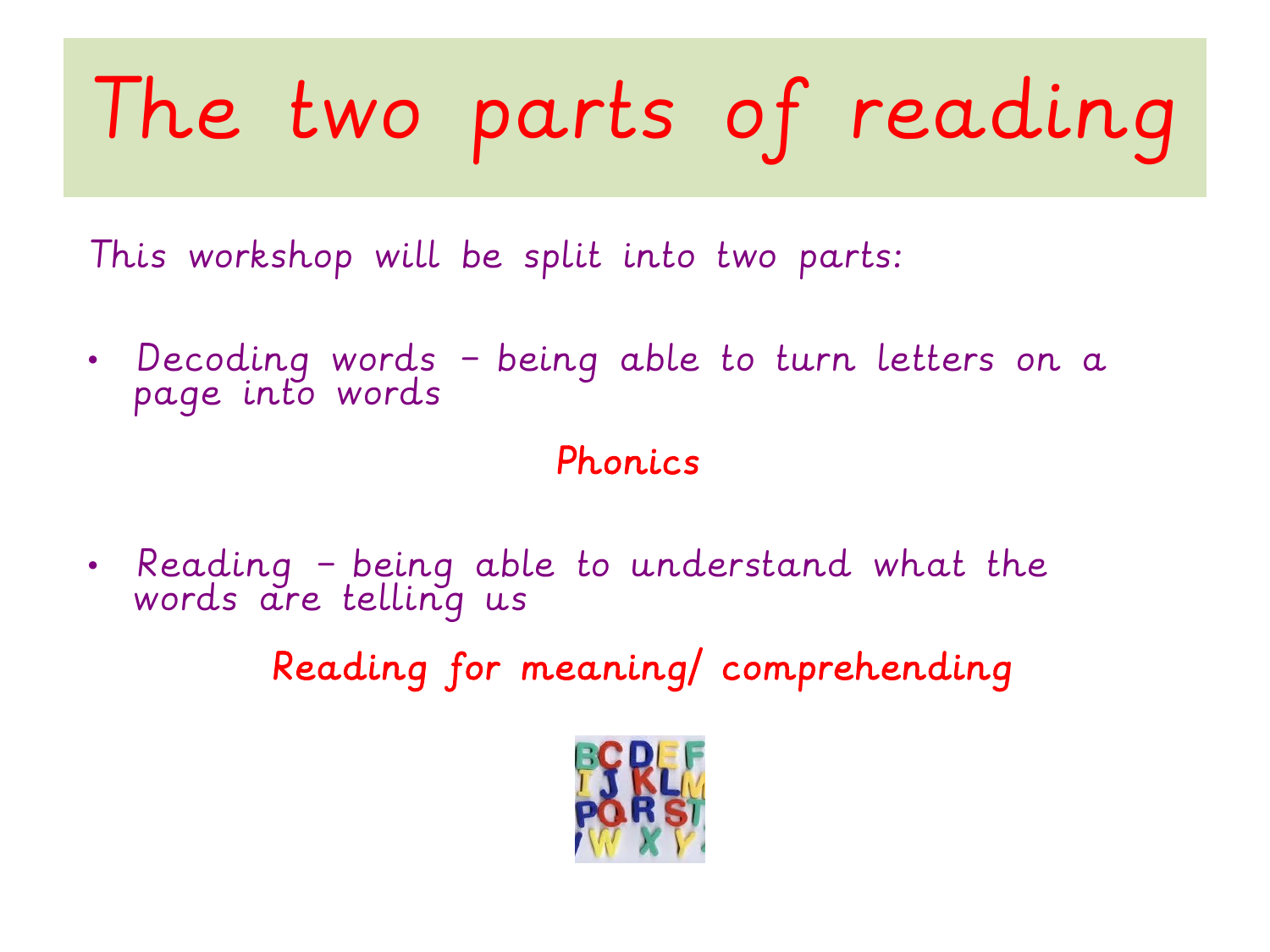## What is phonics?

When you start to read, it is about making sense of 'squiggles' on a page. This is like working out a code – the phonics code. You have to break the code and then change the 'squiggles' (letters) into sounds Phonics is understanding the sounds that the "squiggles" on the page make.



Phonics knowledge There are 44 (ish) phonemes speech sounds

• and 140 (ish) graphemes (ways of writing phonemes)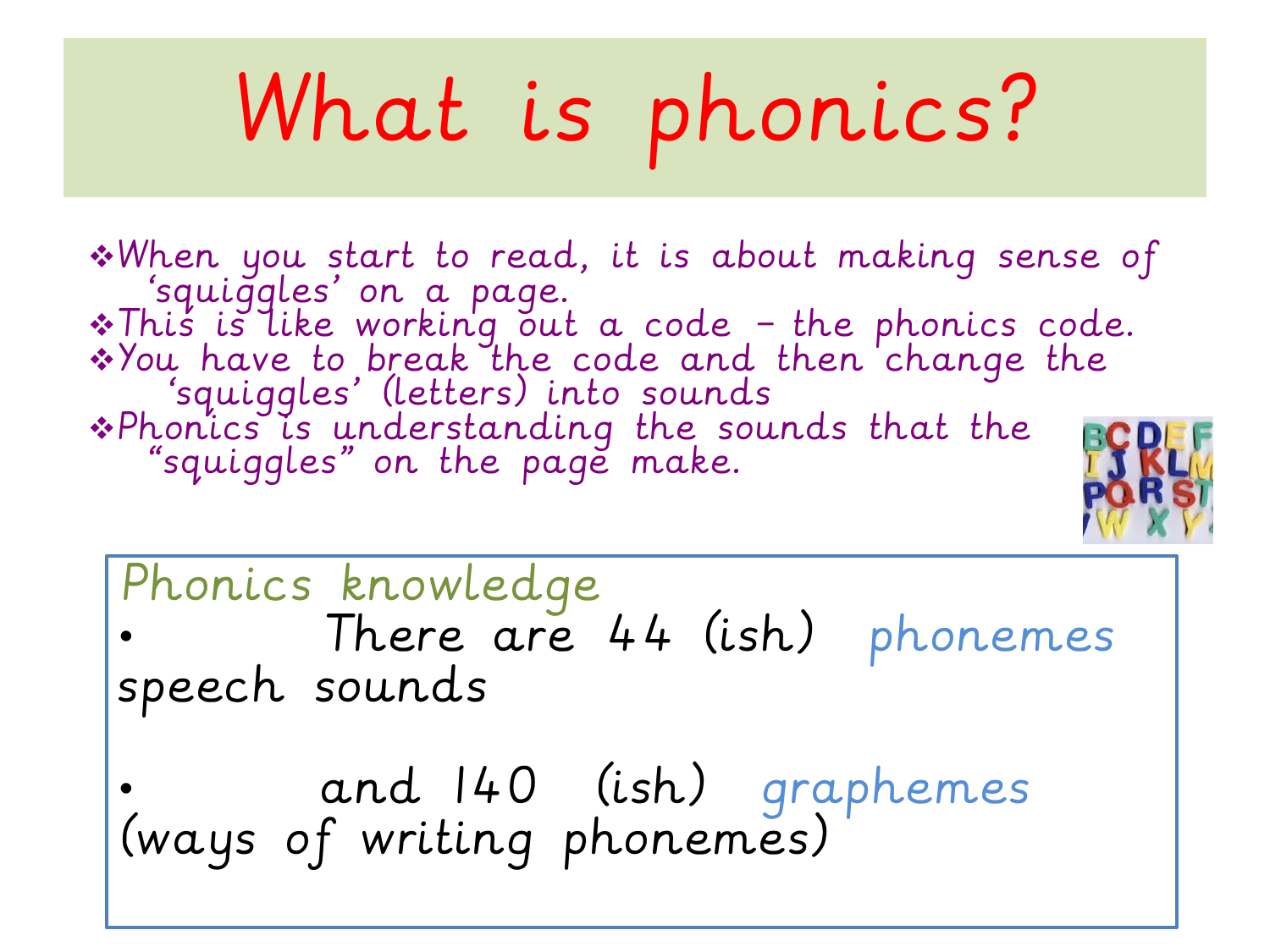#### Skills needed:

Segmenting - reading the phonemes  $c - a - t$ 

Blending putting the sounds back together Taking a spoken word (e.g. him) Identifying the individual sounds h-i-m and working out how to write each sound to create the word

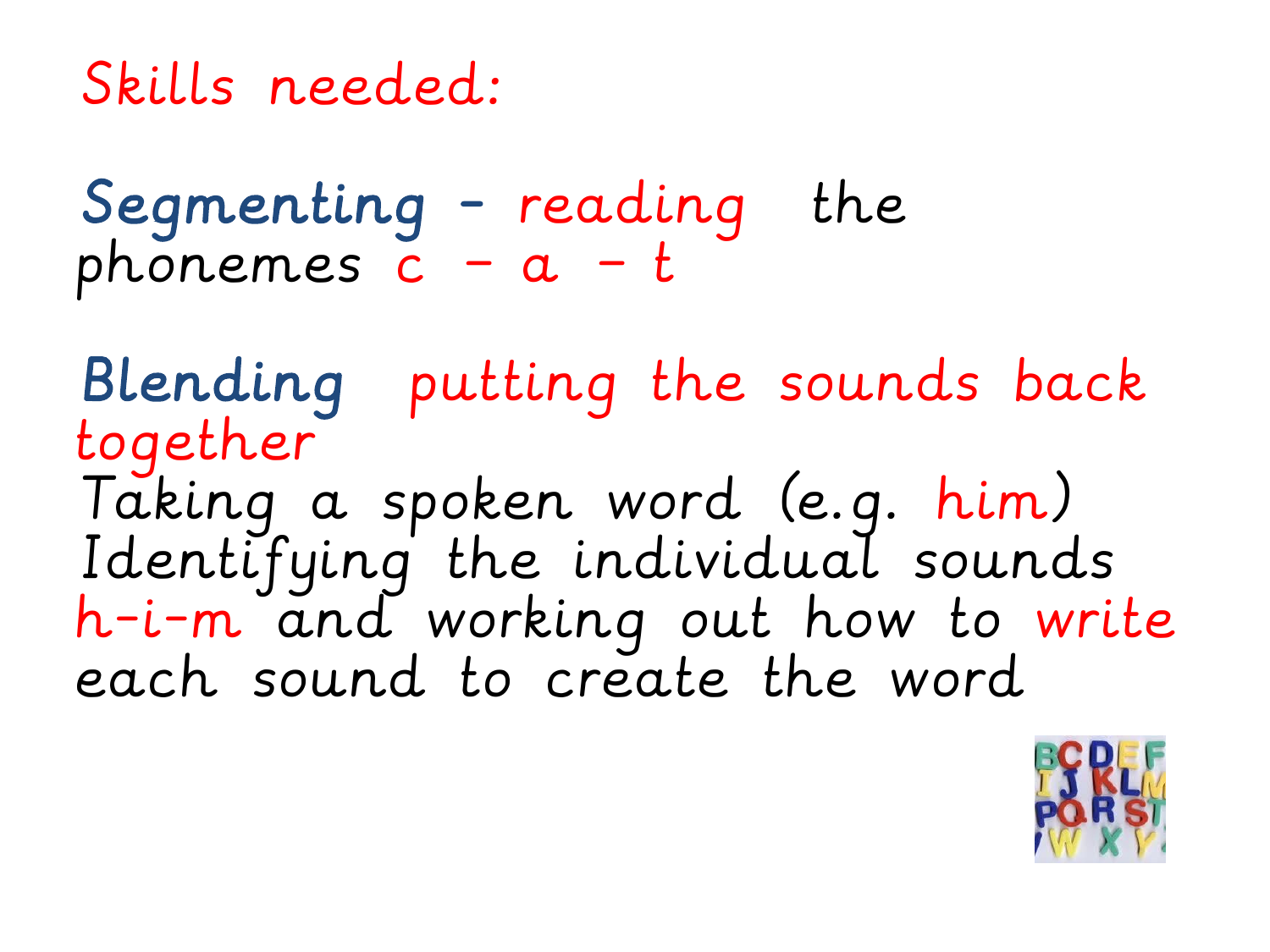### How to articulate phonemes

### Take great care not to add an – uh sound onto the end of sounds such as t j p h

[https://www.youtube.com/watch?v=BqhXUW\\_v-1s&safe=active](https://www.youtube.com/watch?v=BqhXUW_v-1s&safe=active) (articulation of phonemes - youtube)

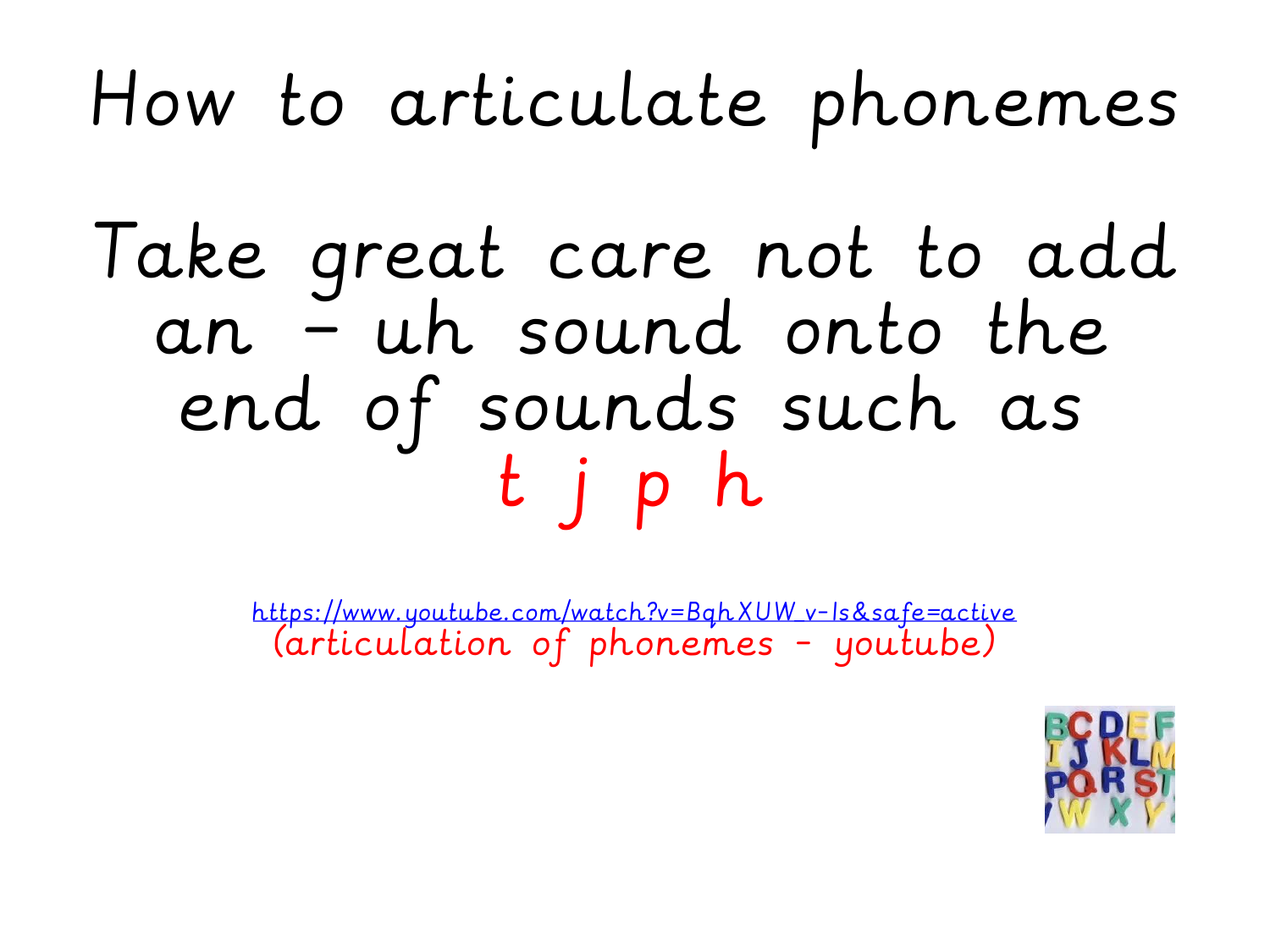Phases of phonic teaching

Phonics phases 1 to 6 – Reception focus on phases 1 to 3

#### PHASE 1

• Phase 1- focus is on general sound discrimination & listening i.e. tuning into sounds, recognising rhyme and alliteration. Work also begins on oral segmenting & blending.

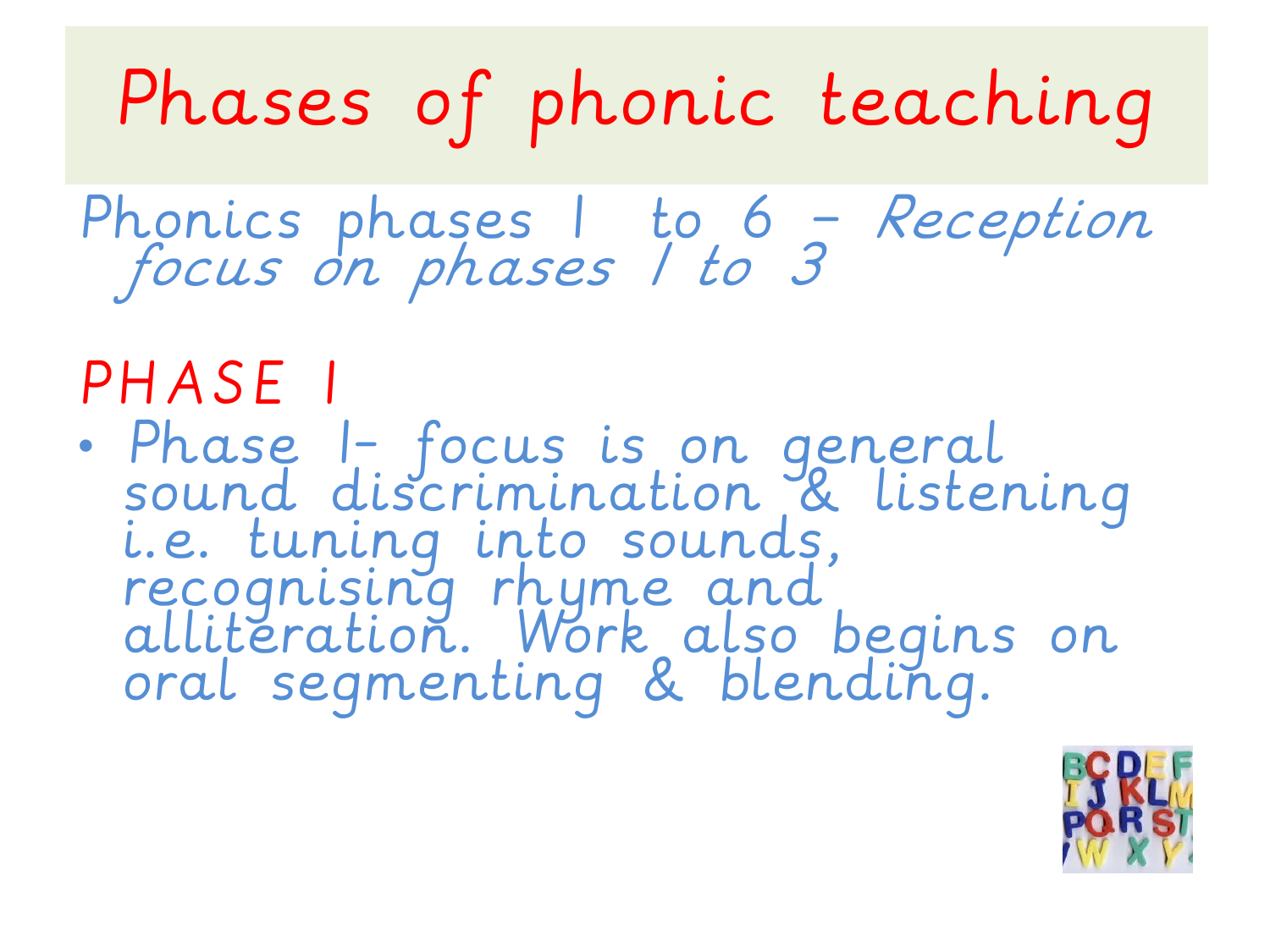- letters and letter sounds are introduced.
- The first sounds are s a t p i n m d. Children will begin to read and write using these sounds right from the beginning.
- Begin to segment and blend simple vowel + consonant e.g. at ot ip up and CVC words (consonant + vowel +  $consonant)$  s  $a$  t  $p$  in

Flash cards writing letters magnetic letters sequencing alphabet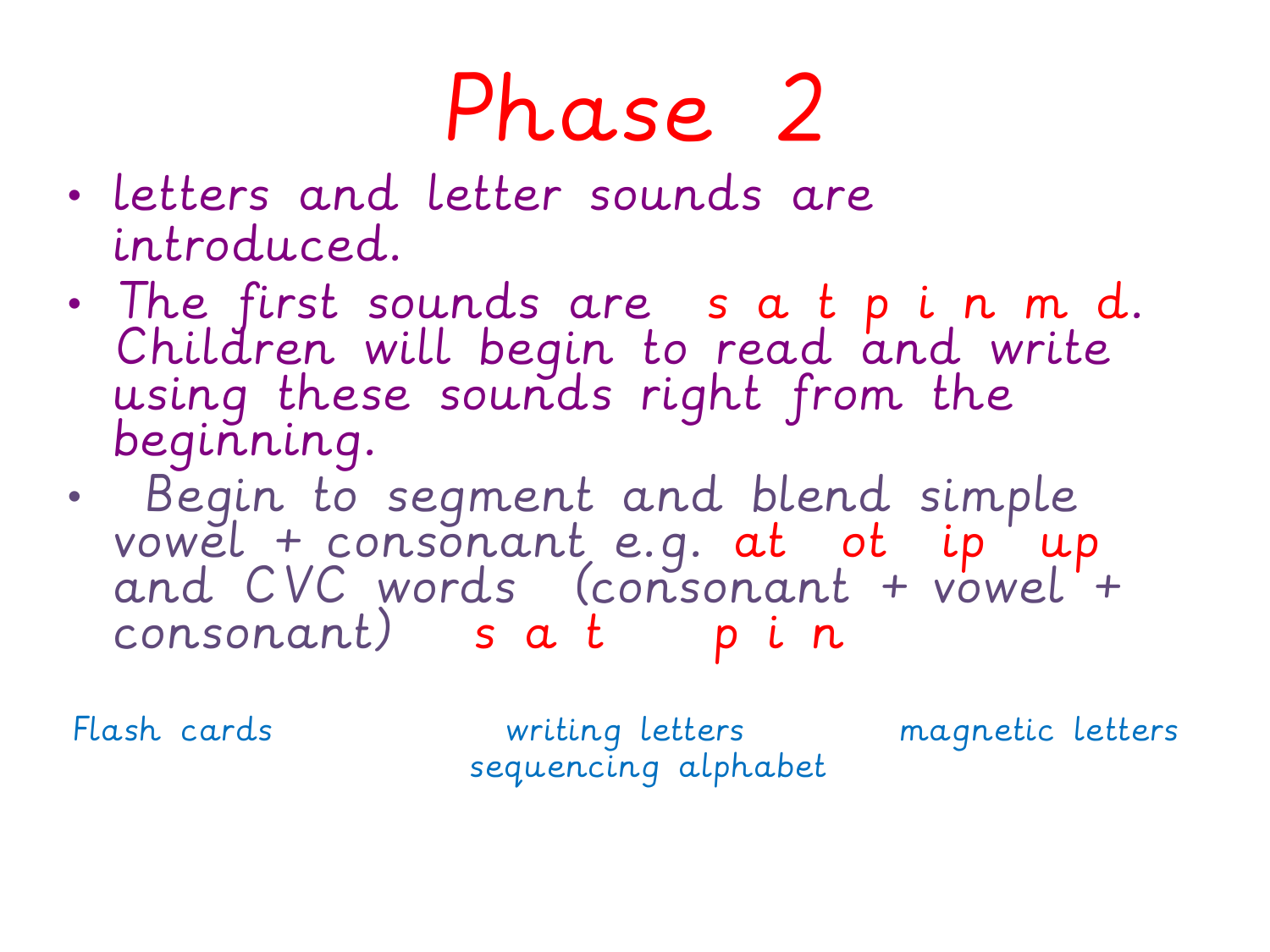Phase 2

Set 1: s, a, t, p Set 2: i, n, m, d Set 3: g, o, c, k Set 4: ck, e, u, r Set 5: h, b, f, ff, l, ll, ss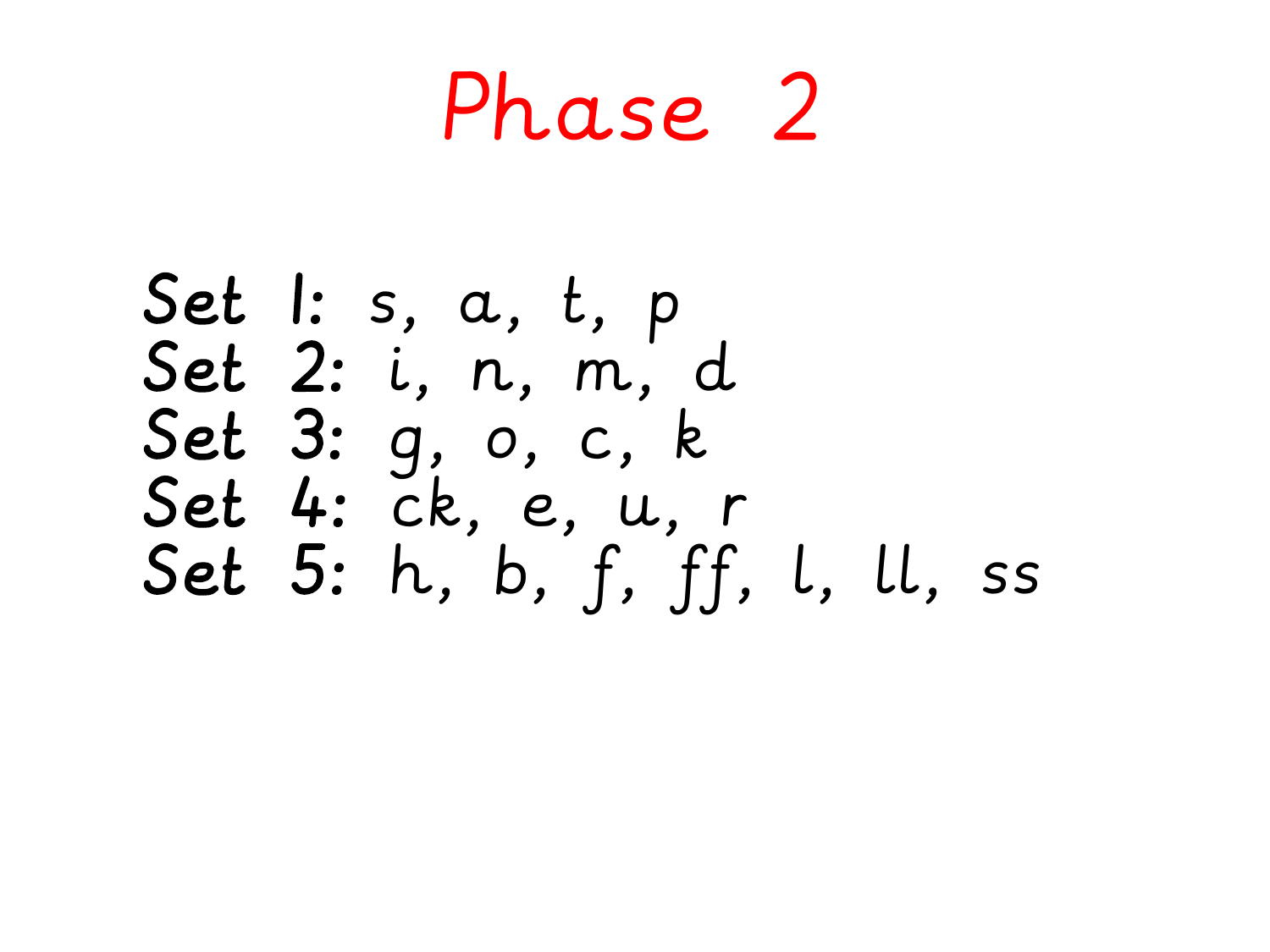Phase 3



- And other double phonemes that make one grapheme e.g. sh ch th
- Children learn to recognise these in words and begin to read simple words containing these graphemes using sound talk.

e.g. 
$$
m \underbrace{ay} \underbrace{n} \underbrace{ee} \underbrace{d} \underbrace{c} \underbrace{ow} \underbrace{t} \underbrace{oy} \underbrace{b}
$$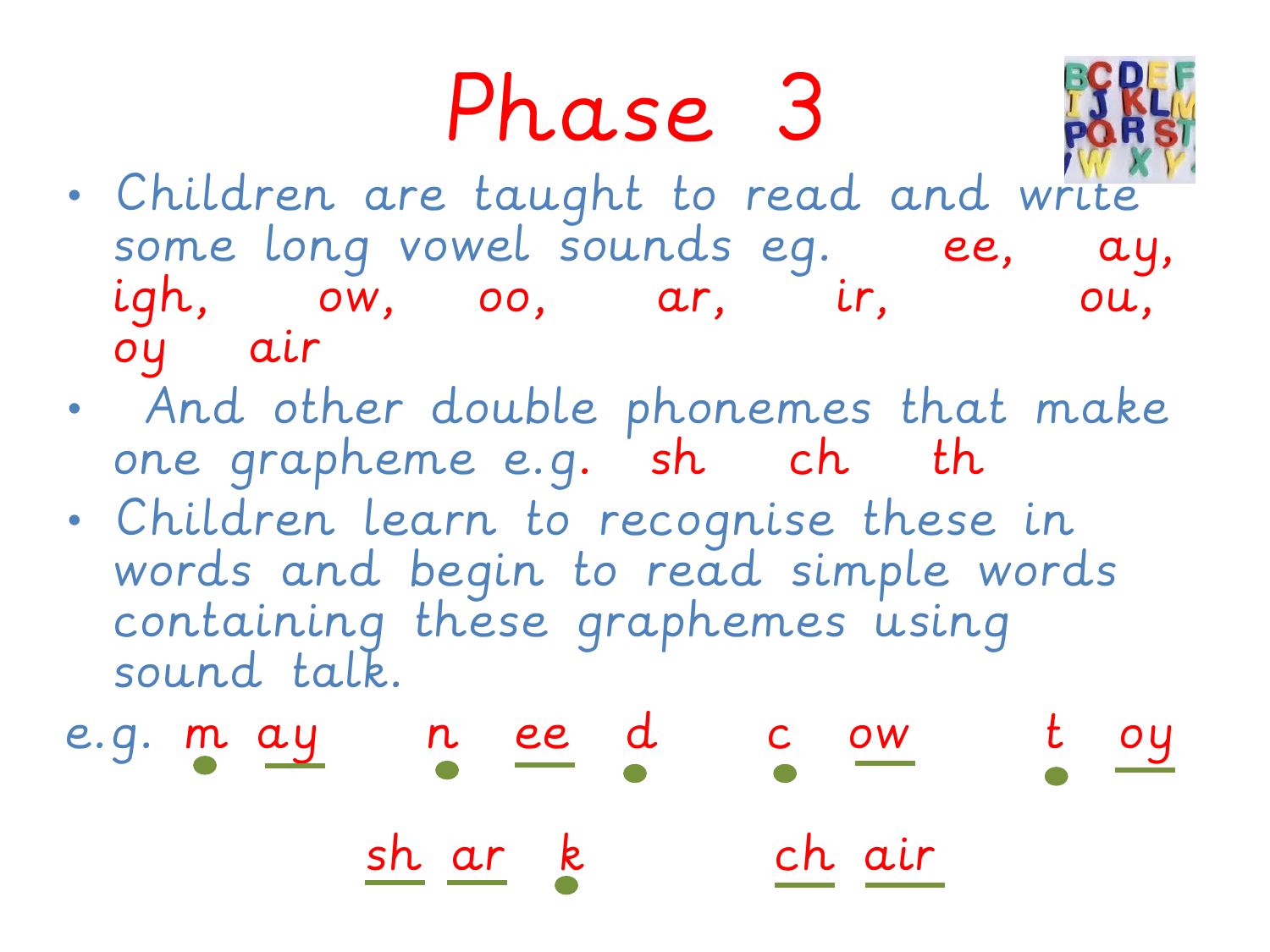Set 6: j, v, w, x. Set 7: y, z, zz, qu. Consonant digraphs: ch, sh, th, ng.

Vowel digraphs: ai, ee, igh, oa, oo, ar, or, ur, ow, oi, ear, air, ure, er.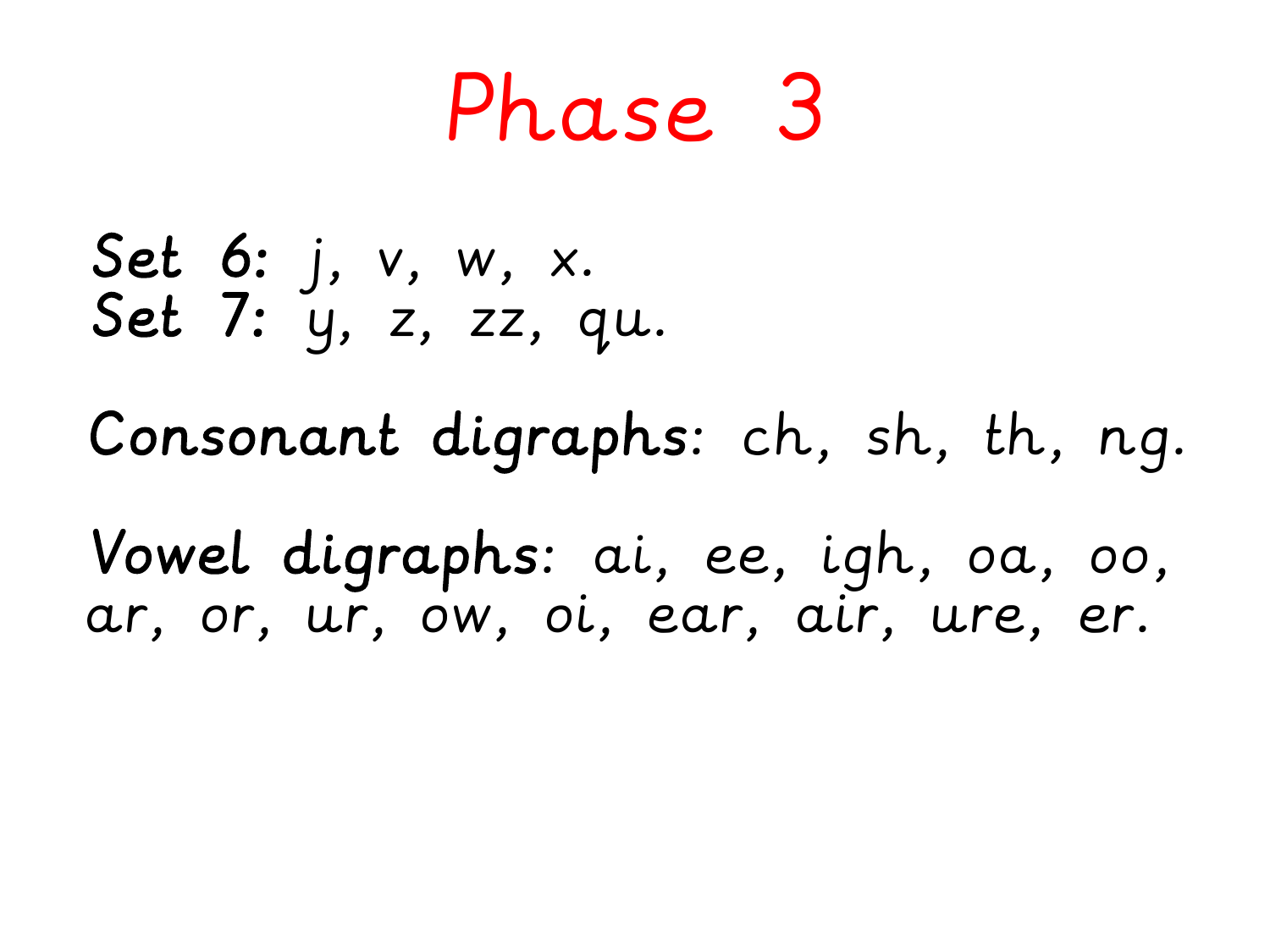Some children will move into phase 4 in Rec but mainly this is taught in Year 1 onwards

- In phase 4 children focus on using the sound. s they know in longer words e.g.
- g r ow l
- r e f r ai n
- b e t w ee n
- s p oi l
- t ow n

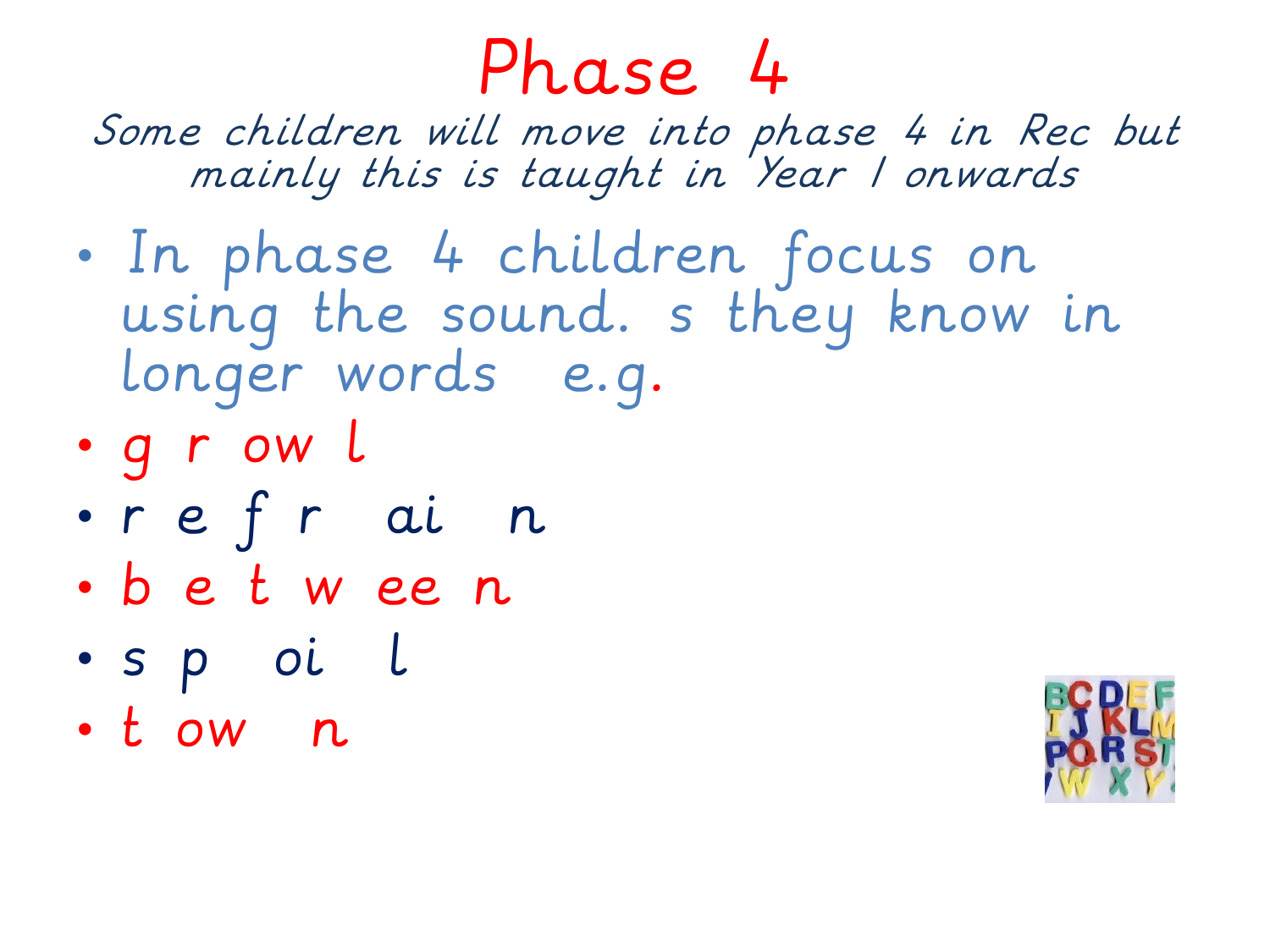- Alternative vowel sounds are introduced and children begin to explore more unusual spelling patterns eg:
- ea (ee), /or/ (four) and silent letters

• b l ee d - b ea d

• f r ow n - b l ow n

• f i r e - b ir d

• s i t e - s igh t

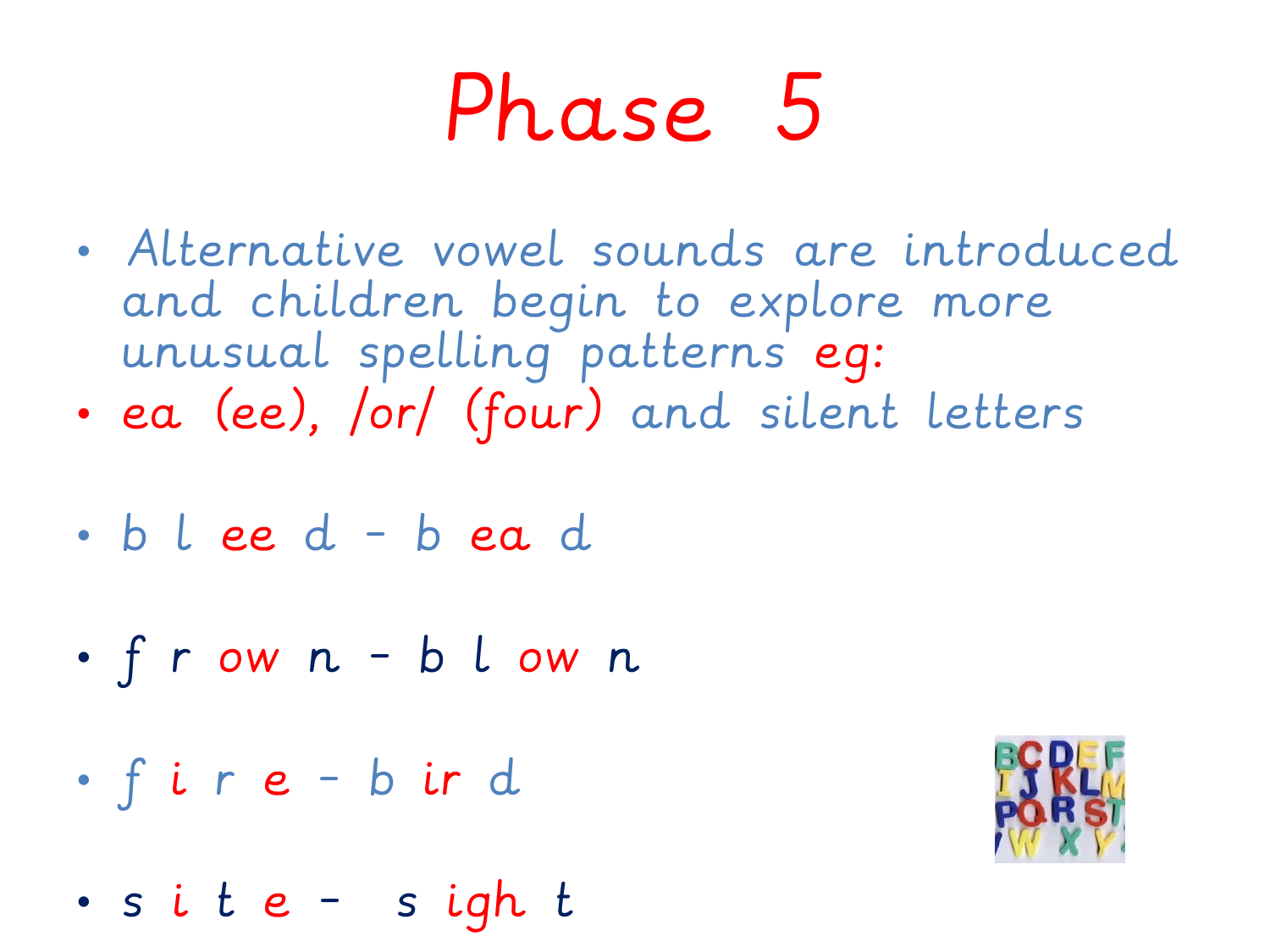### Teaching graphemes with sound buttons

We use

- a dot under each one letter grapheme
- A line under two or three letter graphemes
- And an arc to join each split grapheme (magic e)
- $\cdot$  E.g.

P l a y s h a k e c r i b s p l a s h

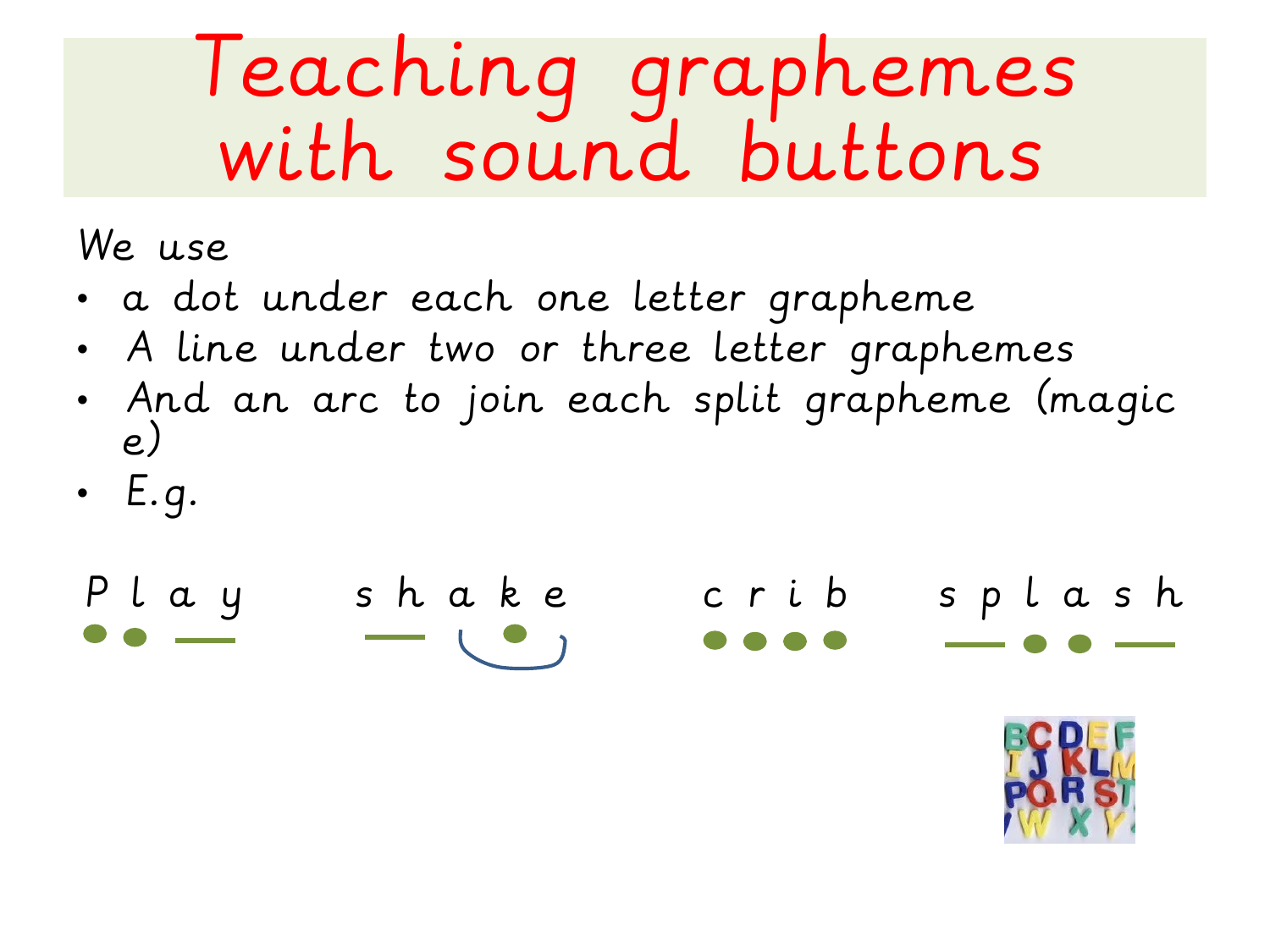### Activity Draw dots, dashes and arcs under to show graphemes

| twist | stiff | press                    |       |      | $bluff \mid thing \mid spring \mid drink$ |                    |
|-------|-------|--------------------------|-------|------|-------------------------------------------|--------------------|
| slump | spray | boat                     | tooth | care | stair                                     | door               |
| make  |       | $spark$   sprain   brute |       | bird | spike                                     | $\parallel$ flight |
| hair  | join  | $block$                  | floor |      | stone $ $ brown                           | fire               |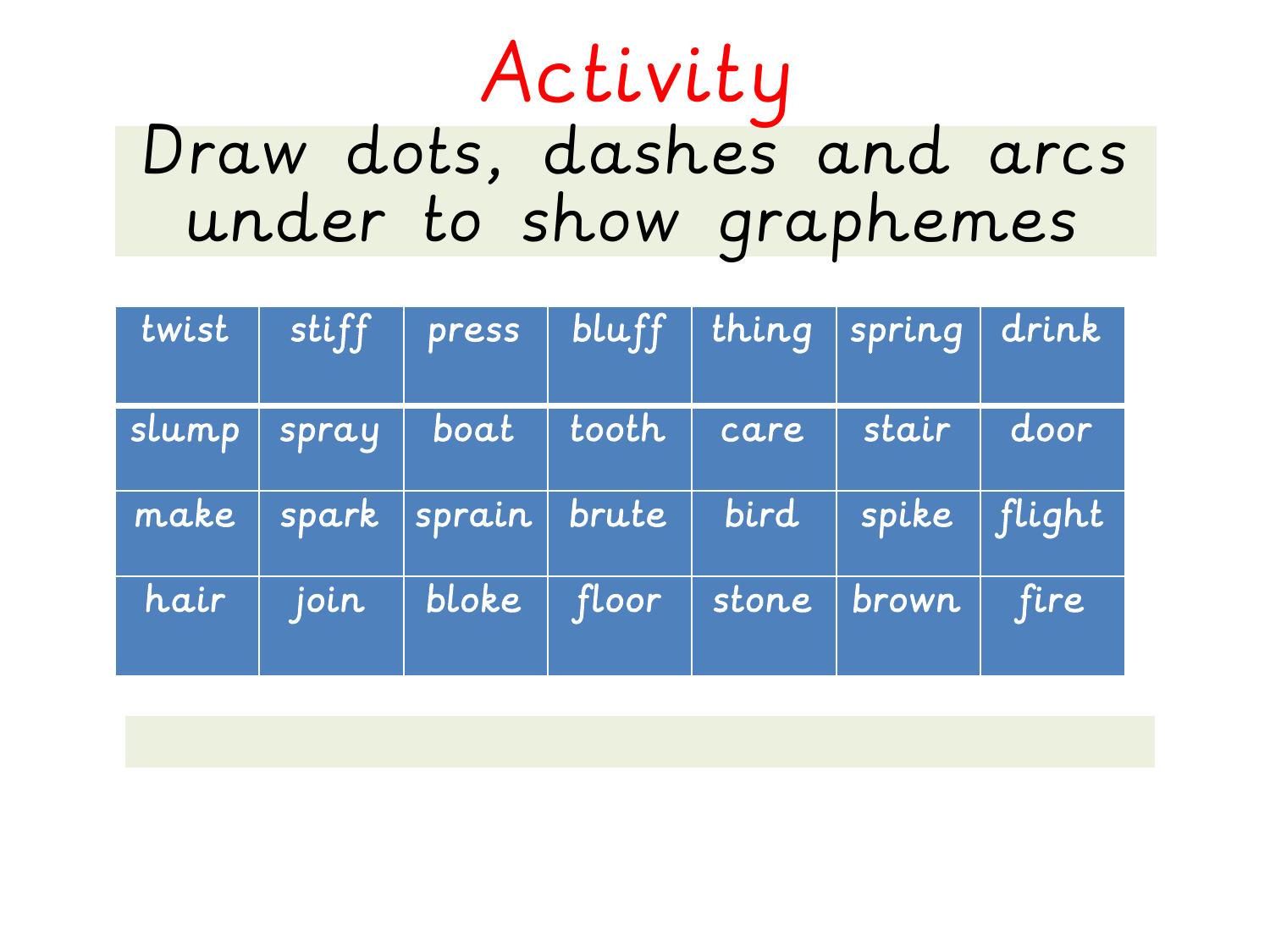For most children this work is the focus of work in Year 2 and into Year 3

 investigating spelling patterns, adding suffixes, dealing with tricky bits in words.

• Counting syllables, investigating root words and adding pre-fixes and suffixes,

e.g. Split these words into syllables monday chocolate eliminate concentration poisonous temperature acceptance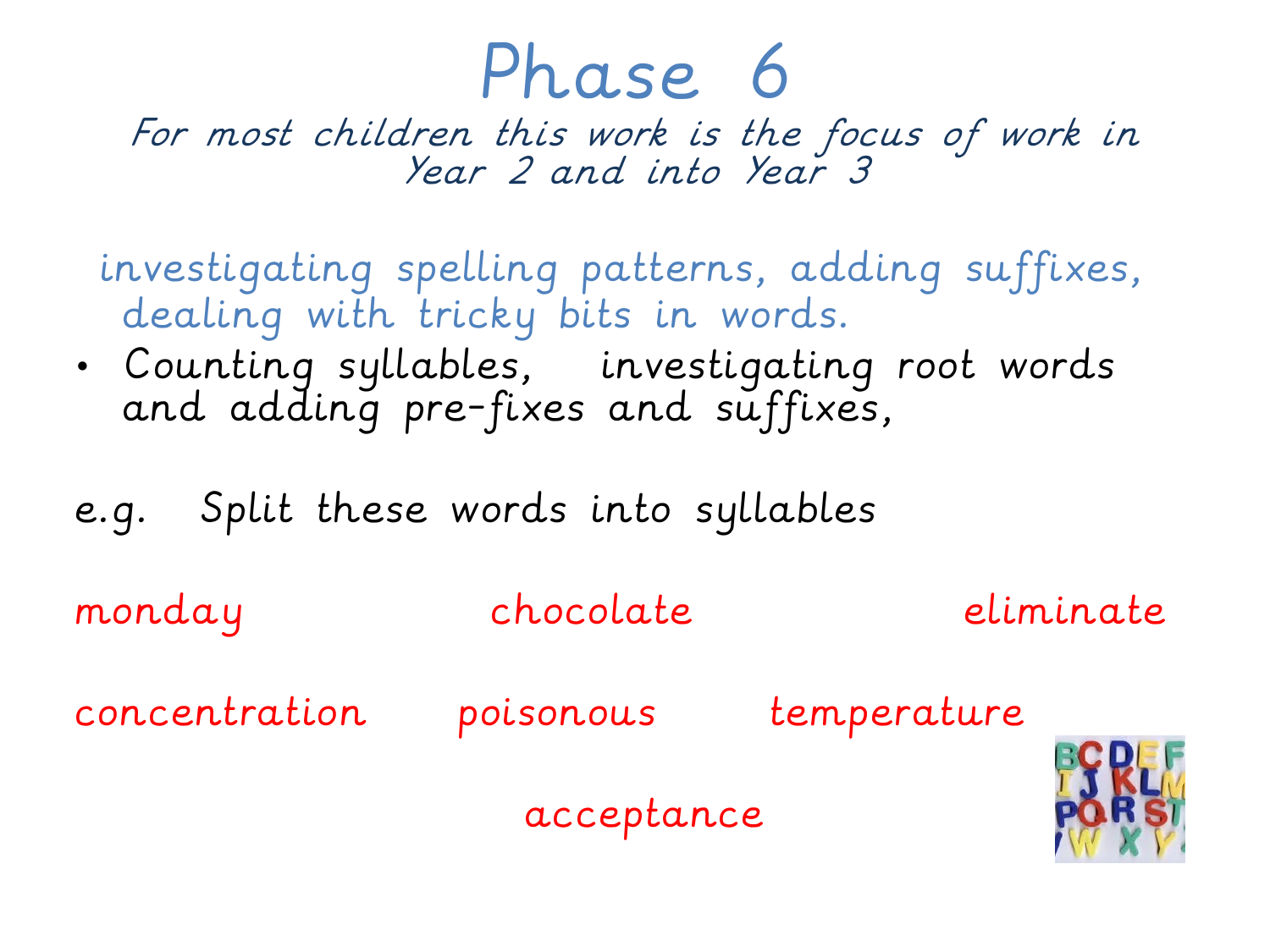# Tricky Words



- Each phase has tricky words
- These are words that are difficult to decode using phonics. Examples of tricky words
- The
- Me
- My
- To
- was

#### Children learn these words by rote and sight.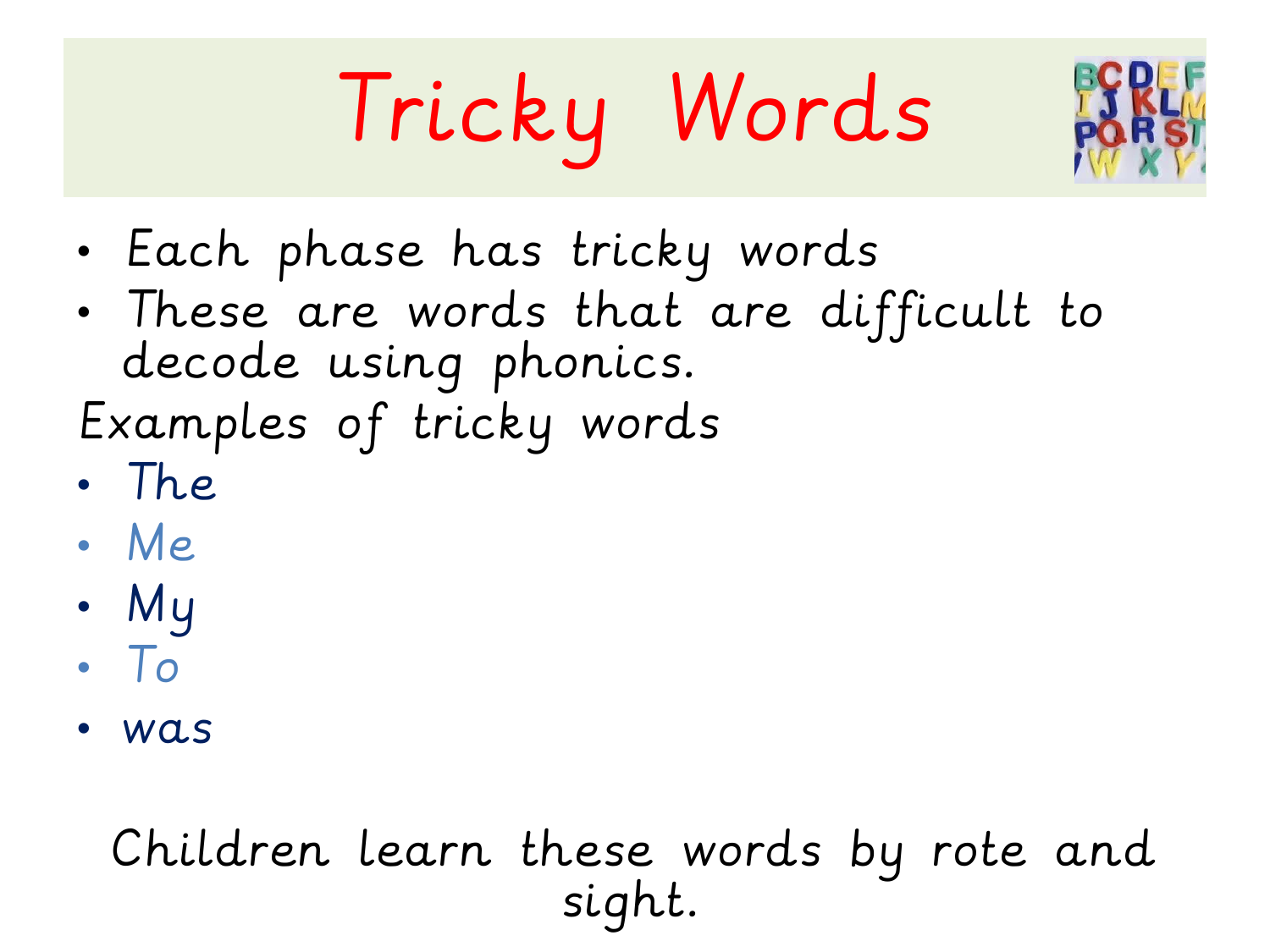# Reading for Meaning

• Talking about books is an essential part of children's reading development.

"A shared story between a child and a familiar, loved adult has a huge impact on children's interest and motivation for reading later on," says PACEY President, Penny lassoni.

• Use a range of reading cues including the pictures, what has been read/heard and punctuation. Modelling reading with expression helps children to understand a story and read with expression themselves.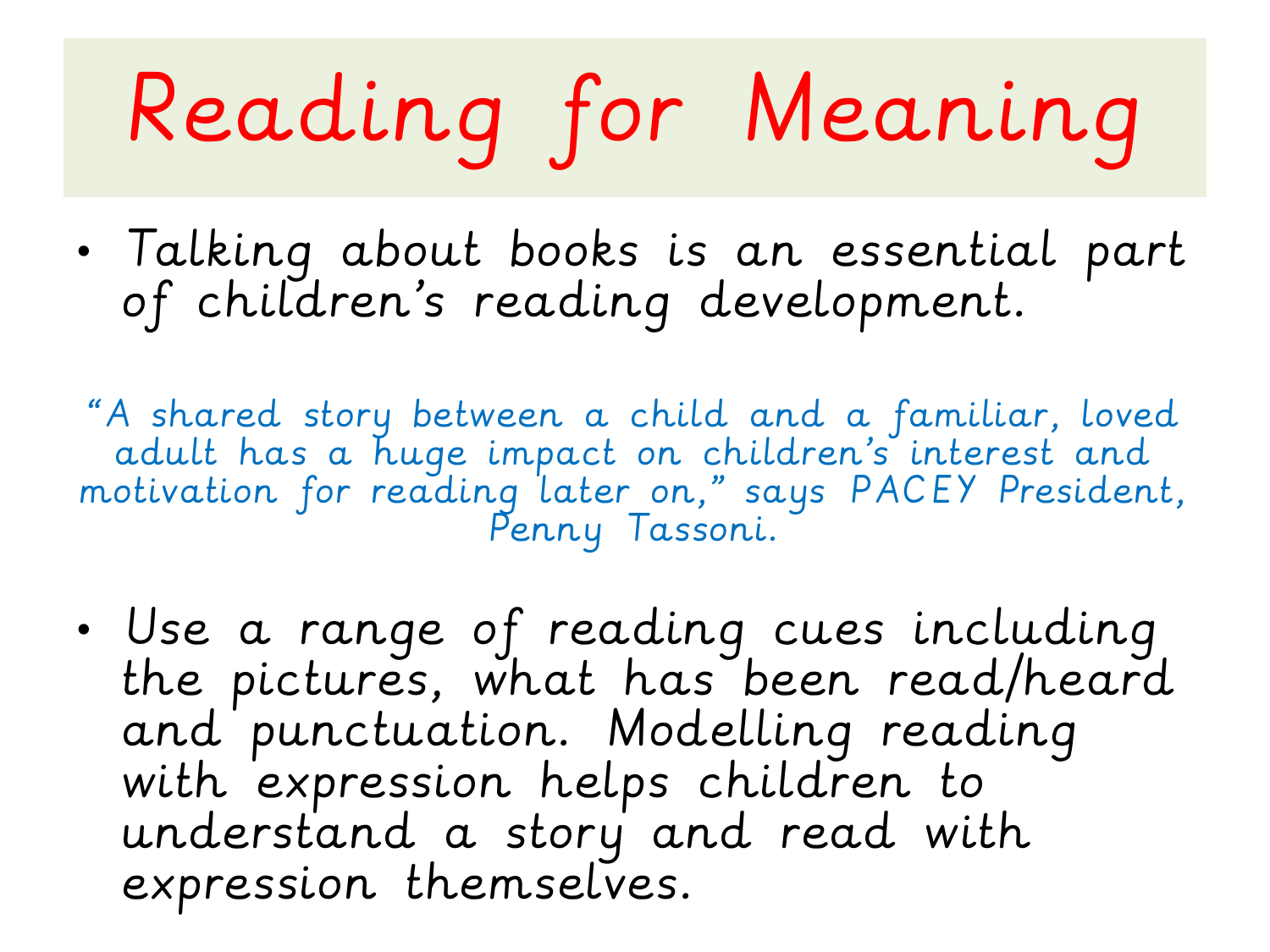## Why use wordless books

#### We learn to talk…we learn to read… we learn to write.

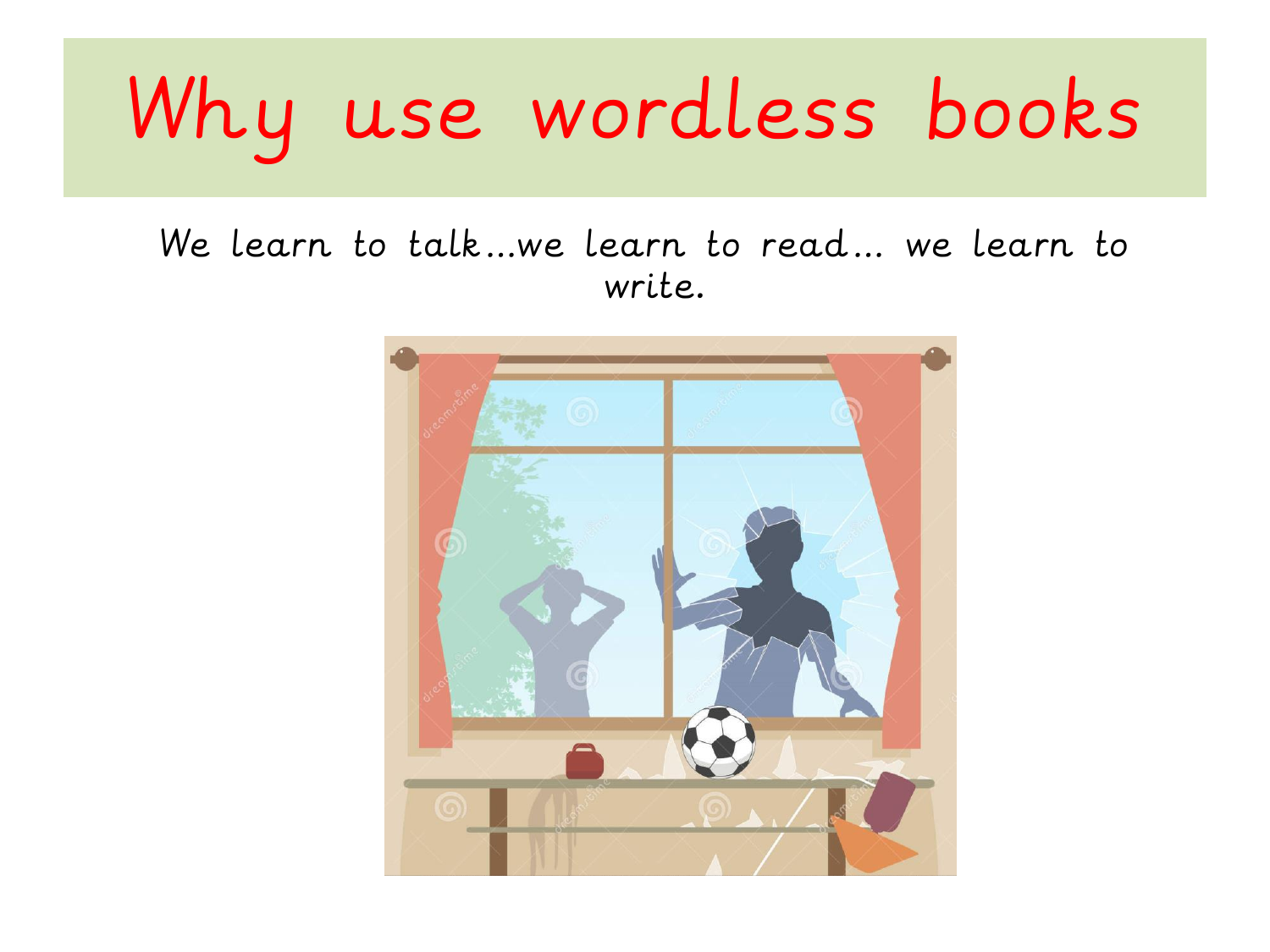## Why use wordless books

We learn to talk…we learn to read… we learn to write.

just before<br>this? What might have been happening this?



What do you think is happening in this picture?

> What do you think will happen next?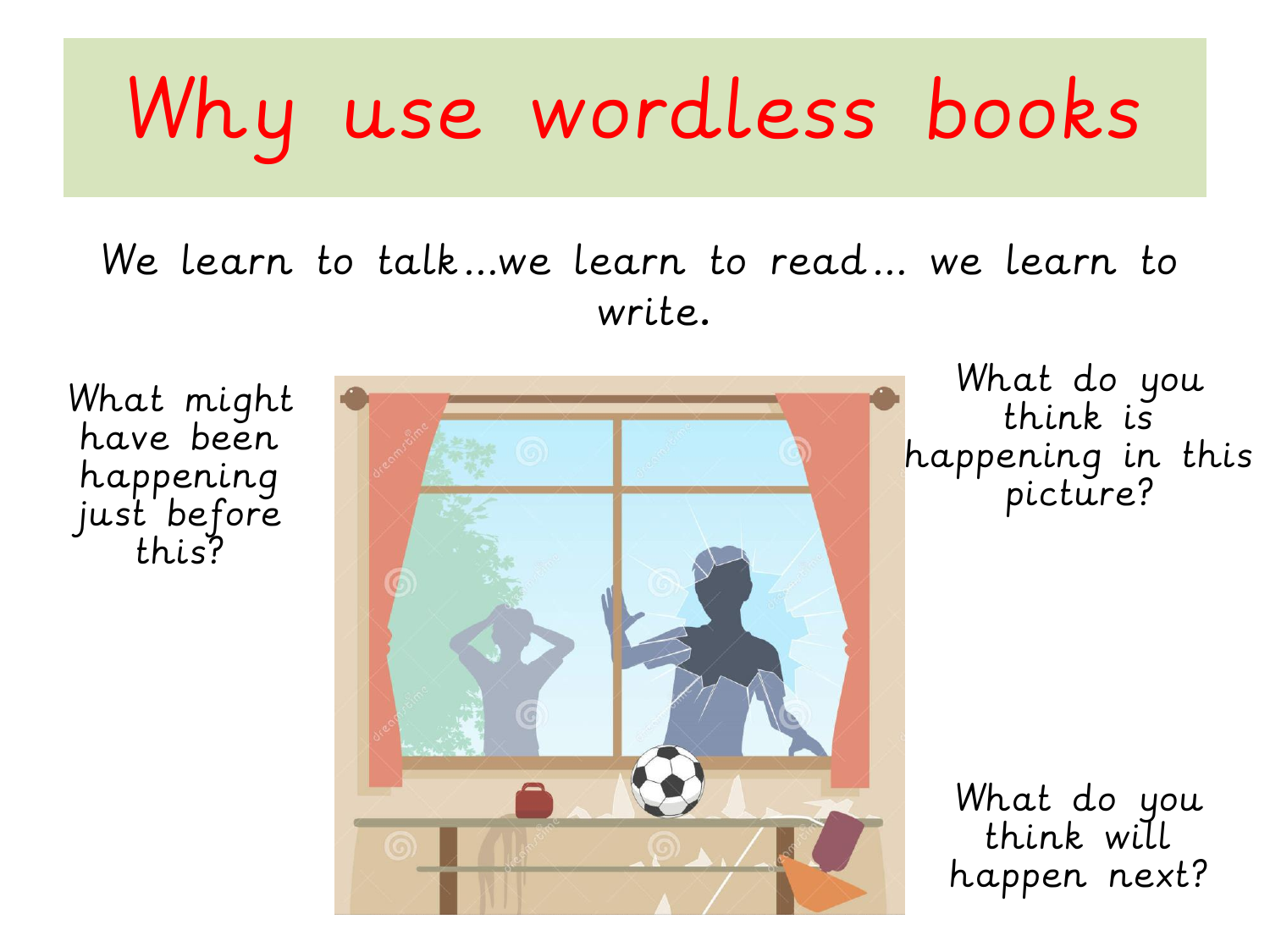# The Race for Words

Wordless books develop :

- the ability to use picture clues as an important comprehension strategy helping children to begin to fully comprehend what they are seeing.
- understanding of basic story structure what is happening at each stage? Sequencing beginning, middle and end.
- Increased vocabulary by encouraging words children might not otherwise use. Promoting creativity and allowing children to embellish the story however he or she wants to.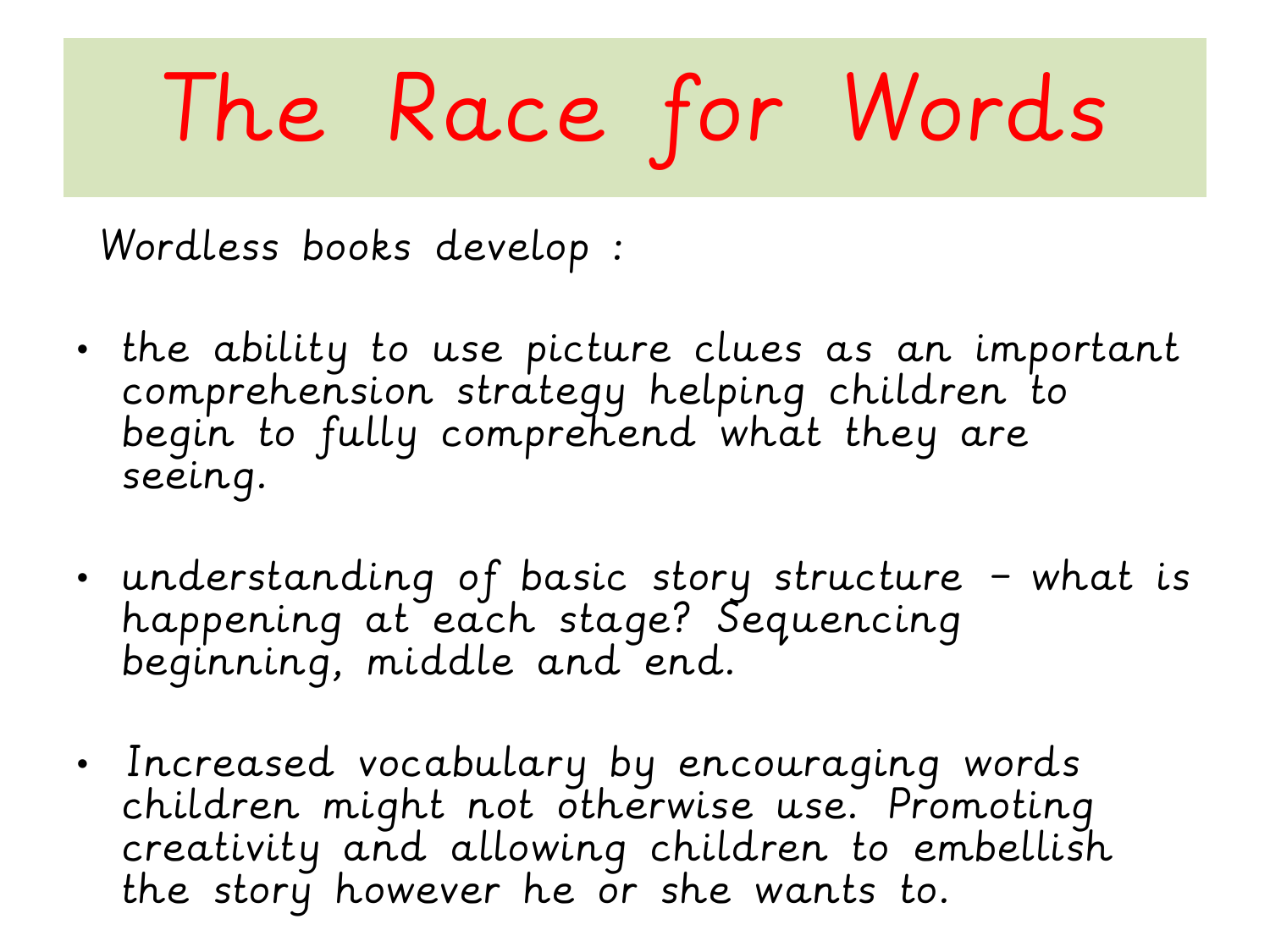#### What will the teaching of reading look like at Yorke Mead?

Pot of sounds:

• A pot of sounds to learn both as individual sounds and to put together to make words (real and alien words)

s a t p i n

• A reading book which may or may not have words in

• A library book – there is nothing more valuable you can do for your child than to read them stories, allowing them access to language beyond that they can read for themselves

We learn to talk...we learn to read...we learn po write!